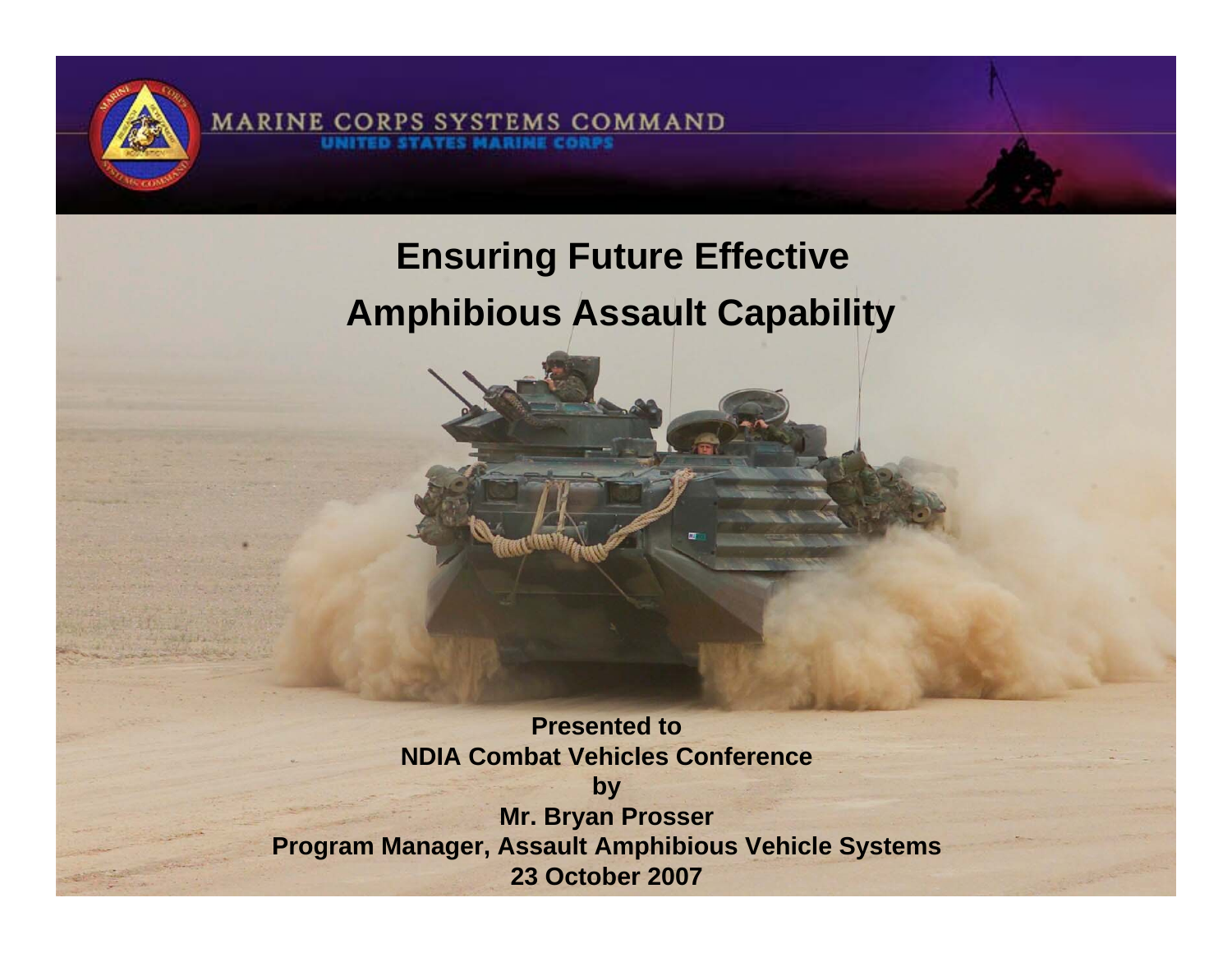

**AAVS PROGRAM OFFICE**

PM AAVS is responsible for complete life-cycle management of the USMC fleet of Assault Amphibious Vehicles (AAV). This mission includes developing, demonstrating, procuring, fielding, supporting and maintaining safe, reliable and cost efficient family of AAVs and associated modifications required to maintain combat effectiveness of the weapon system until its planned replacement.

**MARINE CORPS SYSTEMS COMMAND** 



*Assault Amphibious* 

*Vehicle Systems* 

*(AAVS)*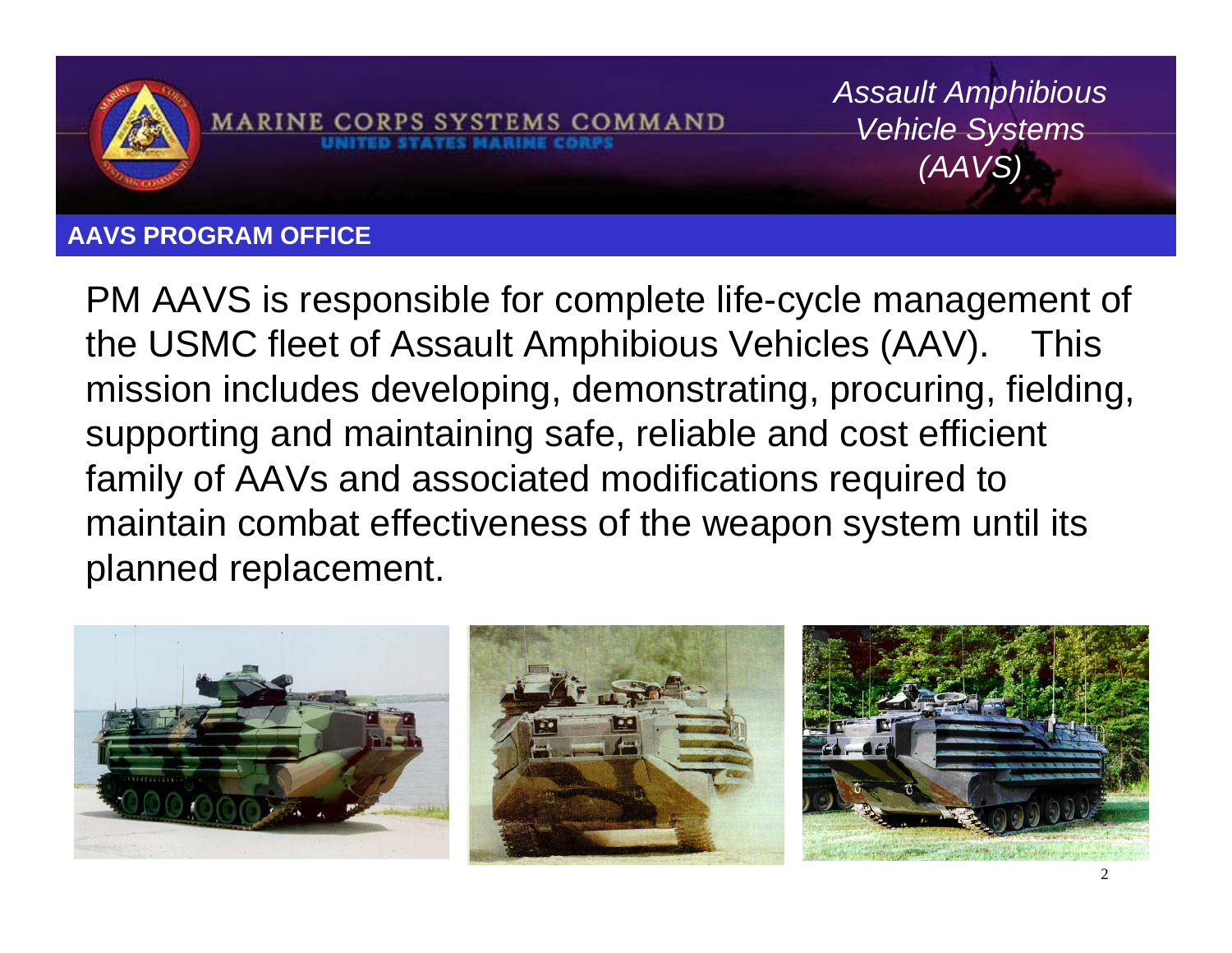

MARINE CORPS SYSTEMS COMMAND

*Assault Amphibious Vehicle Systems (AAVS)*

#### **AAV SYSTEM DESCRIPTION**

- The AAV7A1 is an armored assault amphibious full-tracked landing vehicle.
- Three variants in the AAV FOV:
	- AAVP7A1 Personnel
	- AAVC7A1 Command
	- AAVR7A1 Recovery
- Primary Means of Armored Protected Mobility to the Ground Combat Element.
- AAV Design Meets a Mission Profile for 20% Operation in Water and 80% on Land.



• **Mission**: *To maneuver the surface assault elements of the landing force and their equipment from assault shipping during amphibious operations to inland objectives*  and to conduct mechanized operations and related combat support in subsequent *operations ashore."*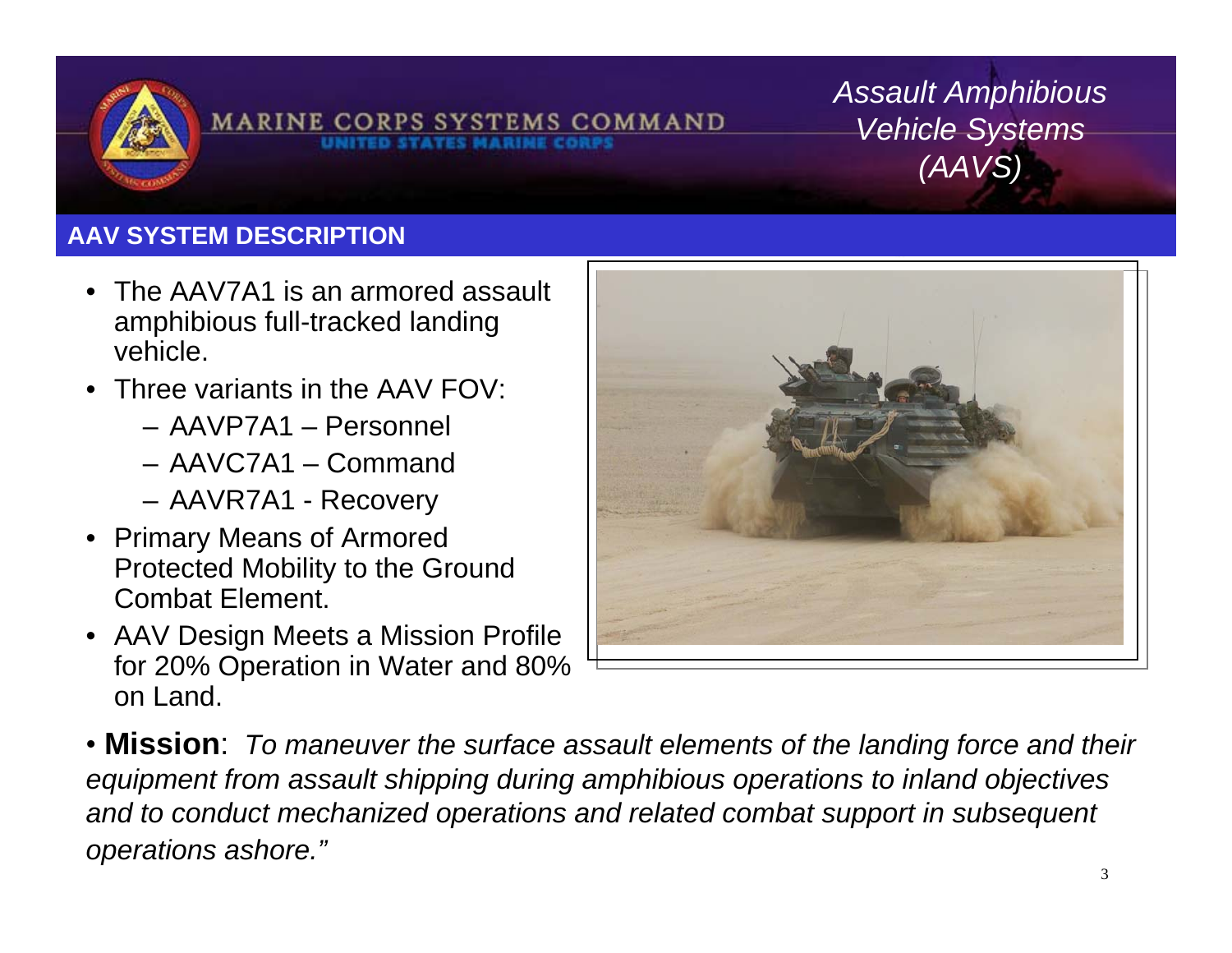

*Assault Amphibious Vehicle Systems (AAVS)*

#### **AAV HISTORY**

# **1972 - 1975** LVT7 Fielded

- **1983 1986** LVT7A1 Service Life Extension Program (SLEP)
- **1987** Redesignated AAV7A1 to better reflect mission
- **1987 1999** Product Improvement Program (PIP)
	- Upgrade Lethality, Survivability and **Communications**
- **1999 2007** AAV7A1 Reliability, Availability and Maintainability/Rebuild to Standard (RAM/RS) Program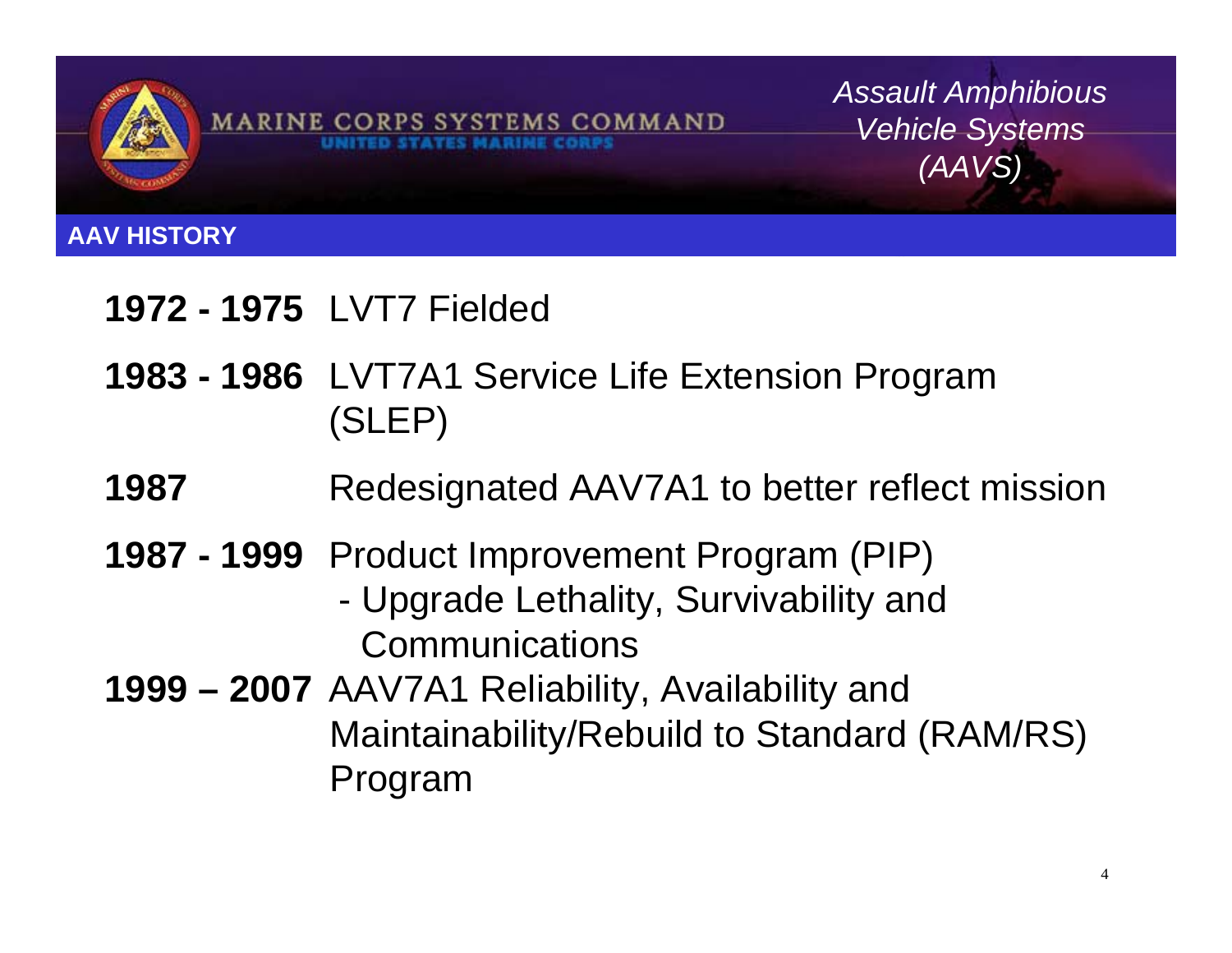

*Assault Amphibious Vehicle Systems (AAVS)*

#### **AAV FUTURE STRATEGY**

- **Remain in USMC inventory until replaced by the Expeditionary Fighting Vehicle (EFV)** 9 **IOC: 2015 FOC: 2025**
- **Depot maintenance rotation (IROAN) to maintain operationally ready condition**
- **Apply available product improvements to the current configuration to maintain platform viability.**
	- 9 **Thermal Sight System, AAVC7 C2 Upgrade & EPLS**
- **Interest in near-term survivability enhancements for application in support of GWOT**
- **Develop and integrate future significant upgrades due to extended service life.**
	- 9 **Survivability**
	- 9 **Lethality**
	- $\checkmark$ **Mobility**
	- 9 **Communications / Interoperability**
	- 9 **Environmental/Habitability**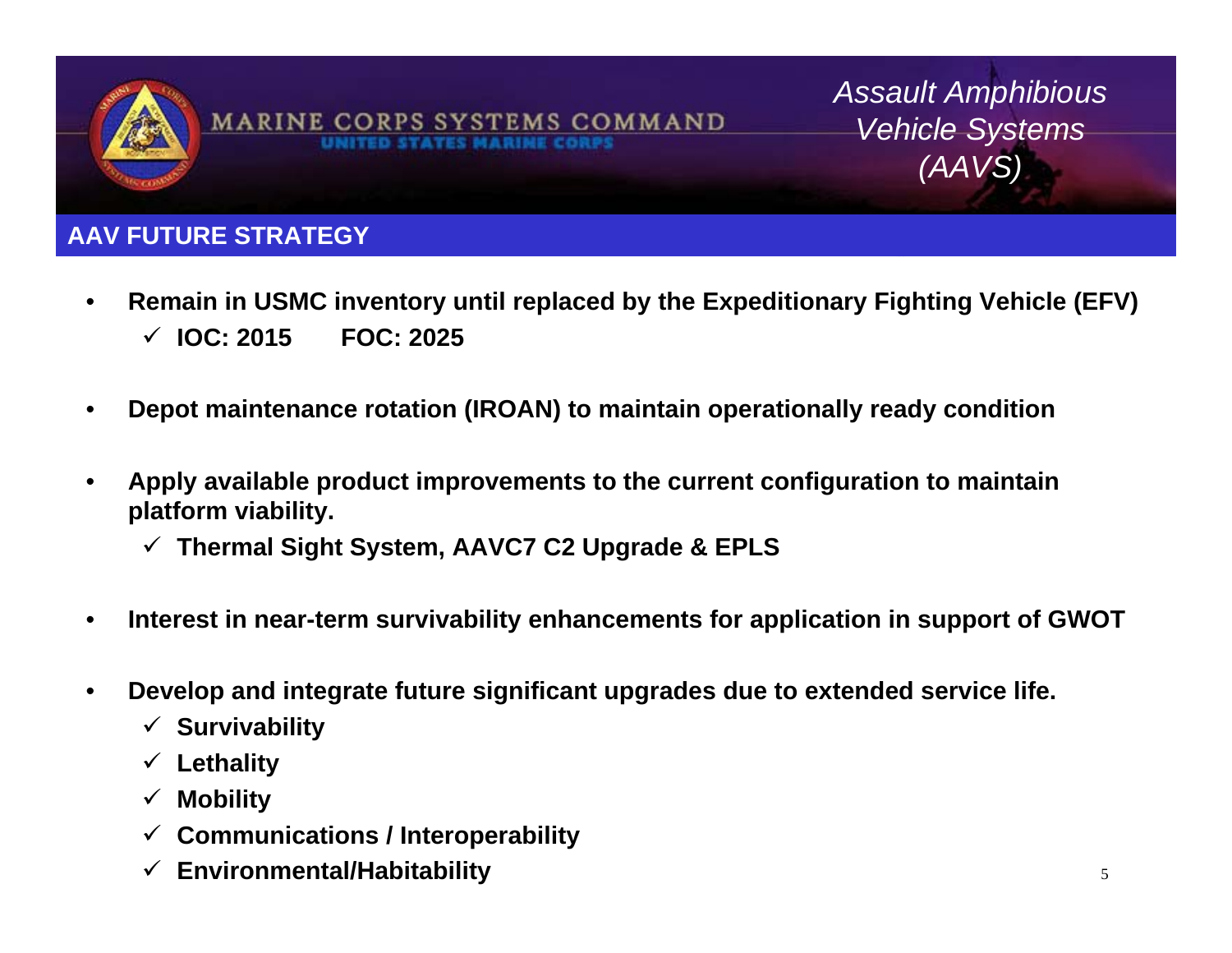

*Assault Amphibious Vehicle Systems (AAVS)*

#### **FUTURE CAPABILITY UPGRADES**

- PM AAVS received RDT&E funding for development and testing of future upgrades  $\checkmark$  FY09: \$42.8M  $\checkmark$  FY10: \$43.4M
- Upgrades will focus on Survivability, C4I and Environment/Habitability
- POM-10 Initiative requests additional RDT&E, PMC and O&MMC for execution of the program for upgrade of 369 vehicles.
- PM AAVS currently working on defining the details of a formulated acquisition approach.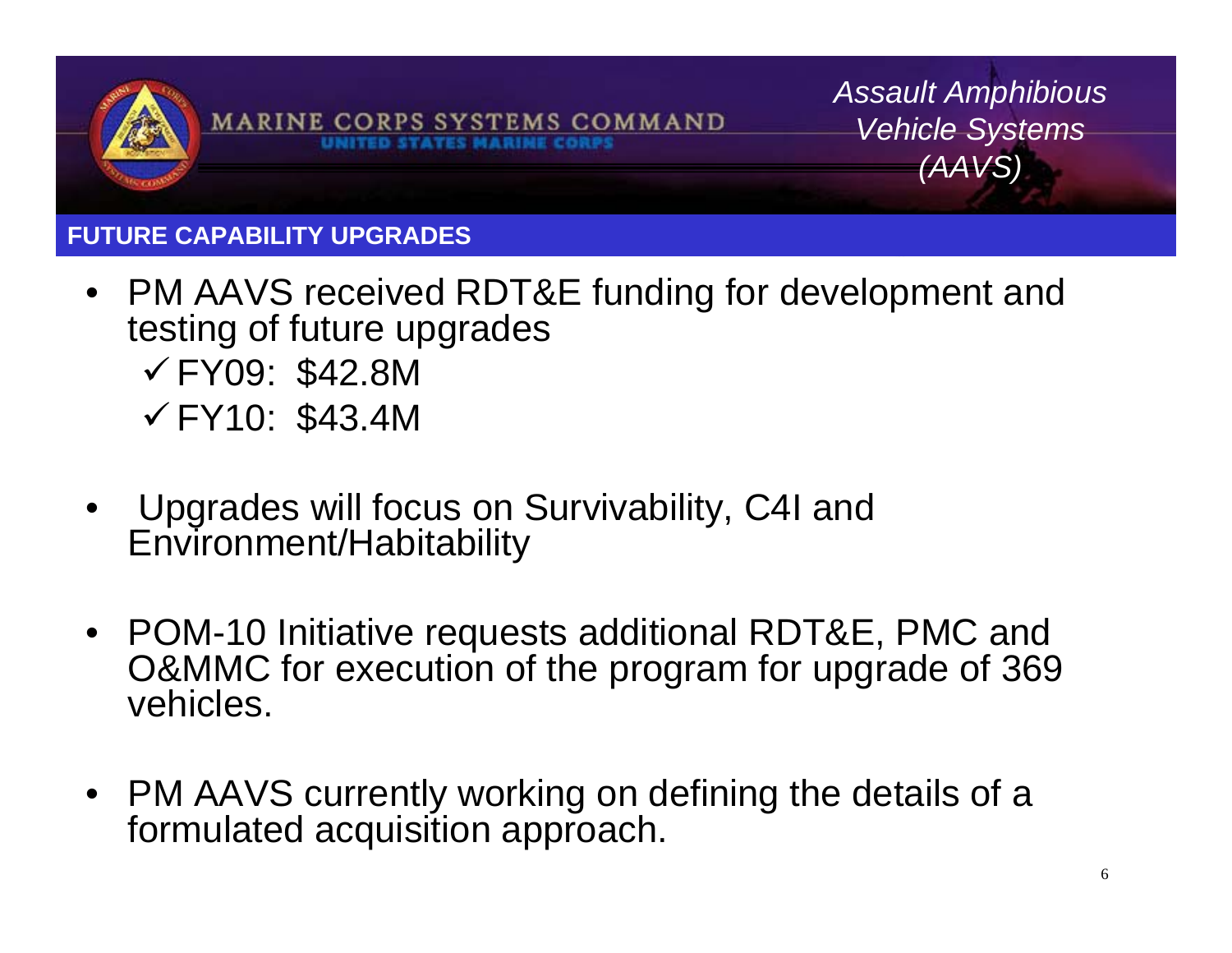

**MARINE CORPS SYST EMS COMMAND** 

*Assault Amphibious Vehicle Systems (AAVS)*

## **AAV SURVIVABILITY UPGRADES**

- Improved Armor System
	- $\checkmark$  Minimum same level of protection as EAAK but with more coverage of vehicle and reduced weight desired
	- $\checkmark$  IED/mine blast protection for vehicle belly and lower side of hull
- •Integral Spall Liner
- • Improved Fire Suppression System  $\checkmark$  Automatic in engine compartment  $\checkmark$  Multiple shots for full vehicle interior
- • Blast Attenuation/Protection Seats
	- $\checkmark$  Crew stations and troop compartment
- • Up-Gunned Weapons Station (UGWS) improvements
	- 7 $\checkmark$  Stabilize for fire on the move; automated controls; laser range finder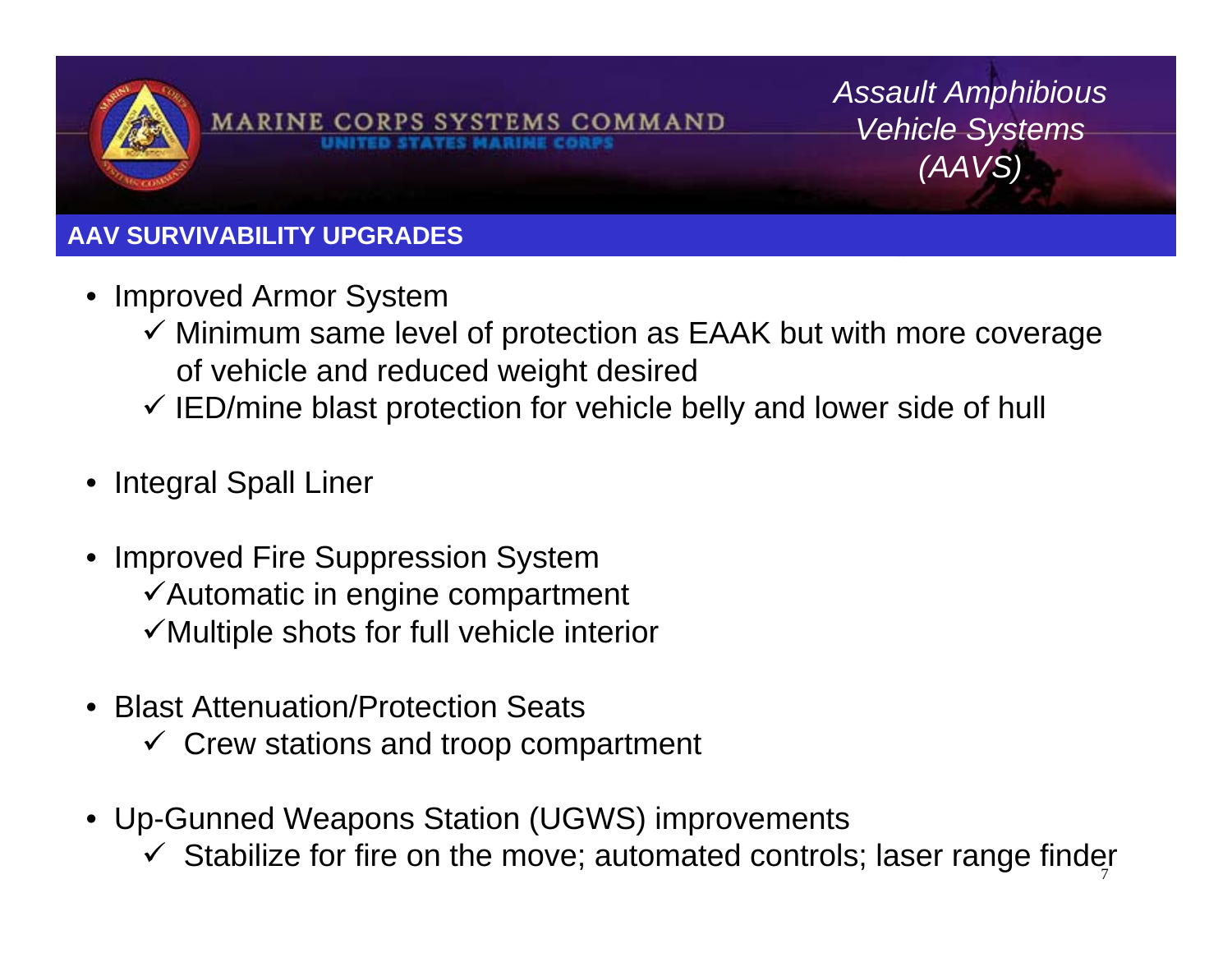

MARINE CORPS SYSTEMS COMMAND

*Assault Amphibious Vehicle Systems (AAVS)*

## **AAV C4I UPGRADES**

- Open System Architecture
- • Improve Battlespace SA
	- $\checkmark$  360° Day/Thermal Vision
	- $\checkmark$  Integrated Multi-functional Displays
	- $\checkmark$ Integrated future Blue Force applications
- UHF SATCOM
- •Integral Navigation System
- •Improved Vehicle Intercom (TOCNET)
- Tactical Radio Refresh
- Auxiliary Power System / Improved Power Management

#### **AAV ENVIRONMENT / HABITABILITY UPGRADES**

•ECU, Improved Air Quality, Noise Reduction